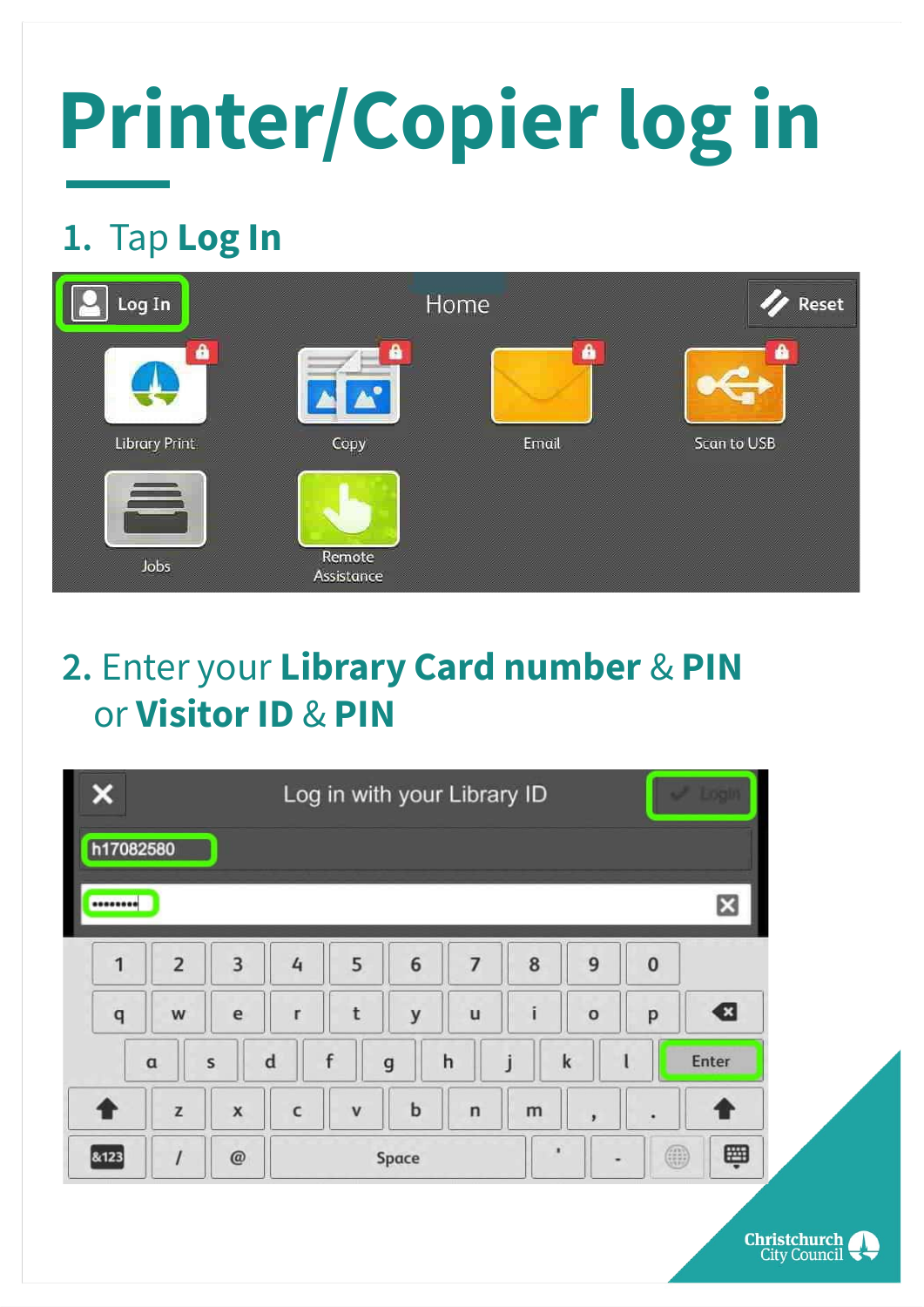# **Printing**

- 1. **Log In** using the touch panel *or scan the QR code with the Pharos App on your phone*
- 2. Your **balance** displays
- 3. Tap **Print / Print All**, or **tick the box** to print specific files

|                                                         | Copy                                        | <b>Price Guide</b>     | Print                   |
|---------------------------------------------------------|---------------------------------------------|------------------------|-------------------------|
| <sup>2</sup> Personal Account<br>√<br>Balance(\$): 9.80 | Items Selected: 1/3<br>Total Cost(\$): 1.00 |                        | $\overline{\mathbb{H}}$ |
| golden lion tamarin.jpg                                 |                                             | 21/02/2022<br>11:14 AM | lë<br>1 Page(s)         |
| red ruffed lemur.gif                                    |                                             | 21/02/2022<br>11:14 AM | lä<br>1 Page(s)         |
| My CV.docx                                              |                                             | 21/02/2022<br>11:15 AM | lä<br>2 Page(s)         |

#### **Press the Home button to access Copy, Email or Scan to USB**

#### Tap your name to **log out**

**Christchurch** City Council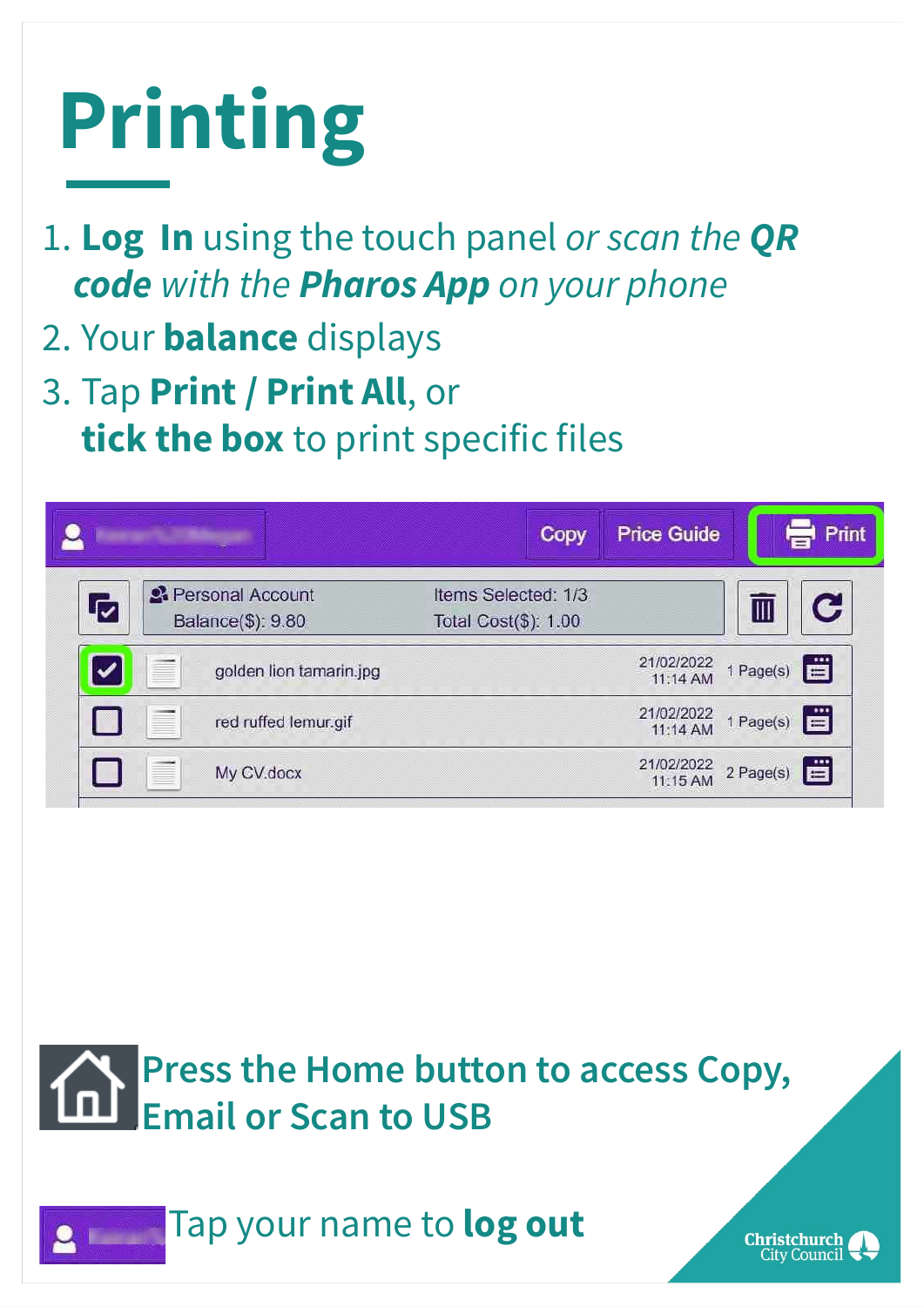

#### 1. **Log in** using the touch panel

2. Your **balance** displays

#### 3. Tap **Copy**

|                                        |                                             | <b>Price Guide</b> |  |
|----------------------------------------|---------------------------------------------|--------------------|--|
| Personal Account<br>Balance(\$): 11.67 | Items Selected: 0/0<br>Total Cost(\$): 0.00 |                    |  |

### 4. Adjust defaults as required

#### 5. Tap **Start** to begin

|                                                 |  | Copy |                |                         | <b>Start</b> |  |
|-------------------------------------------------|--|------|----------------|-------------------------|--------------|--|
|                                                 |  | 1    | $\overline{2}$ | $\overline{\mathbf{3}}$ |              |  |
|                                                 |  | 4    | 5              | $6\phantom{1}6$         |              |  |
|                                                 |  | 7    | $\bf{8}$       | 9                       |              |  |
|                                                 |  |      | $\bf{0}$       | 図                       |              |  |
| <b>Output Color</b><br><b>Black &amp; White</b> |  |      |                |                         |              |  |
| 2 Sided Copying<br>1+1 Sided                    |  |      |                |                         |              |  |
| <b>Auto Select</b><br><b>Paper Supply</b><br>ö, |  |      |                |                         |              |  |

#### **Press the Home button to access Print, Email or Scan to USB**



#### Tap your name to **log out**

**Christchurch**<br>City Council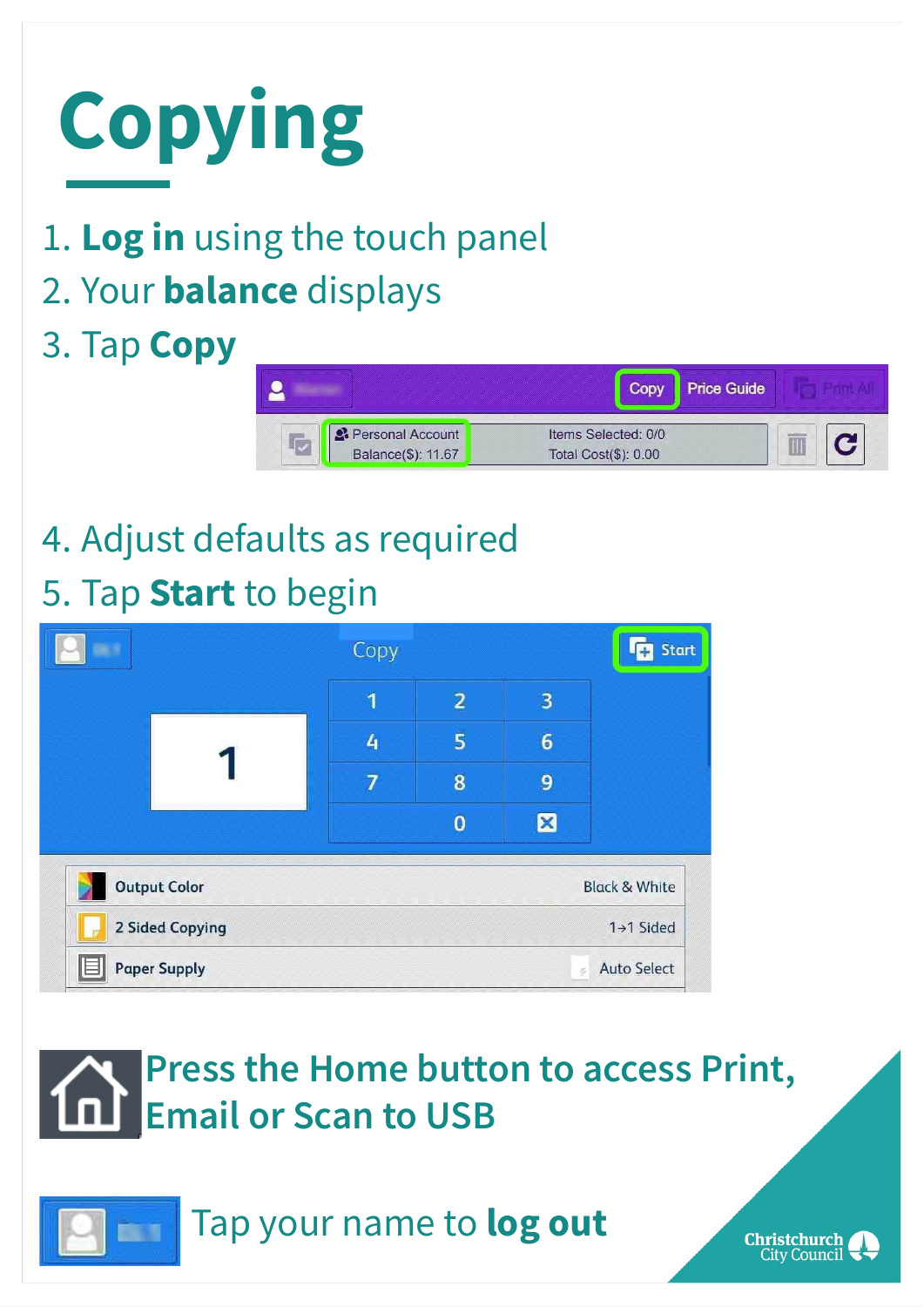

- 1. **Log in** using the touch panel
- 2. **In Press the Home Button**

#### 3. Tap **Scan to USB**



#### 4. Insert USB into the FRONT LEFT port







5. Tap **OK**

### 6. Tap **SAVE** to scan file to USB

#### 7. Tap **EJECT** to safely remove the USB